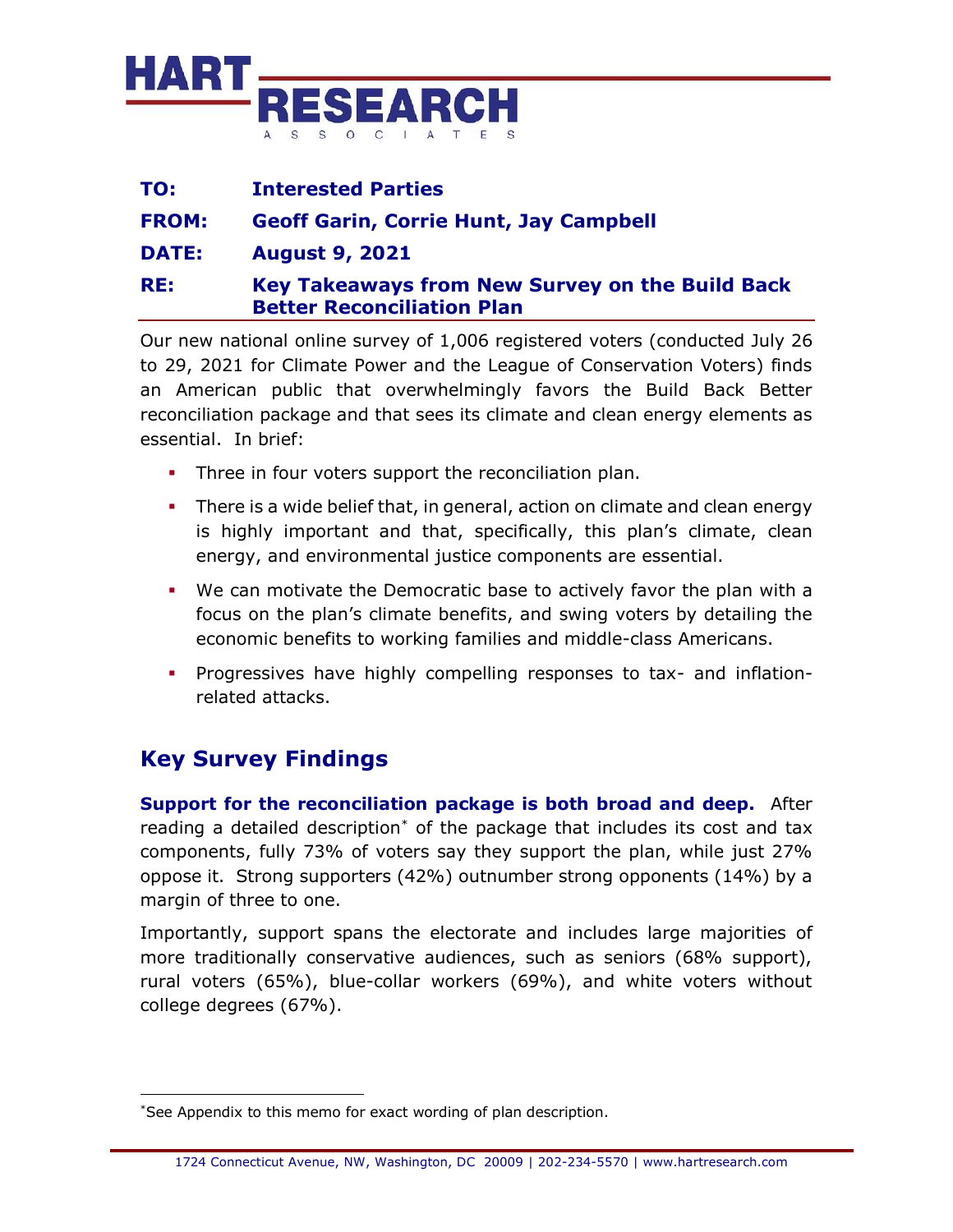Support is all but universal among Democrats (96%), is extremely high among swing voters (75%), and is substantial among Republicans (49%).

**The package's climate change, clean energy, and environmental justice elements work entirely in its favor.** Two in three voters (66%) say the fact that the plan expands the use of clean energy like solar and wind power makes them more likely to support it. Similar proportions say the same about the strong action the plan takes to address climate change (63%) and its promotion of environmental justice (63%). In each case more than 60% of swing voters say they are more likely to support the plan due to these elements.

The reaction to these elements comports with the fact that 66% of voters say taking action to deal with climate change should be an important priority for the president and Congress this year—including 58% who say they feel strongly about this. Nine in 10 Democrats (91%) say it should be a priority, as do 71% of swing voters and more than one in three Republicans (37%).

It is worth noting that the voting public is clued into this summer's extreme heat and wildfires (84% say they are paying attention to these stories), and a 56% majority attribute them to climate change.

**Voters consider both economic and climate change benefits of the plan essential.** Between seven and eight in 10 voters say each of the outcomes of the plan shown below are very or fairly important.



**Voters respond affirmatively to key points in favor of the bill.**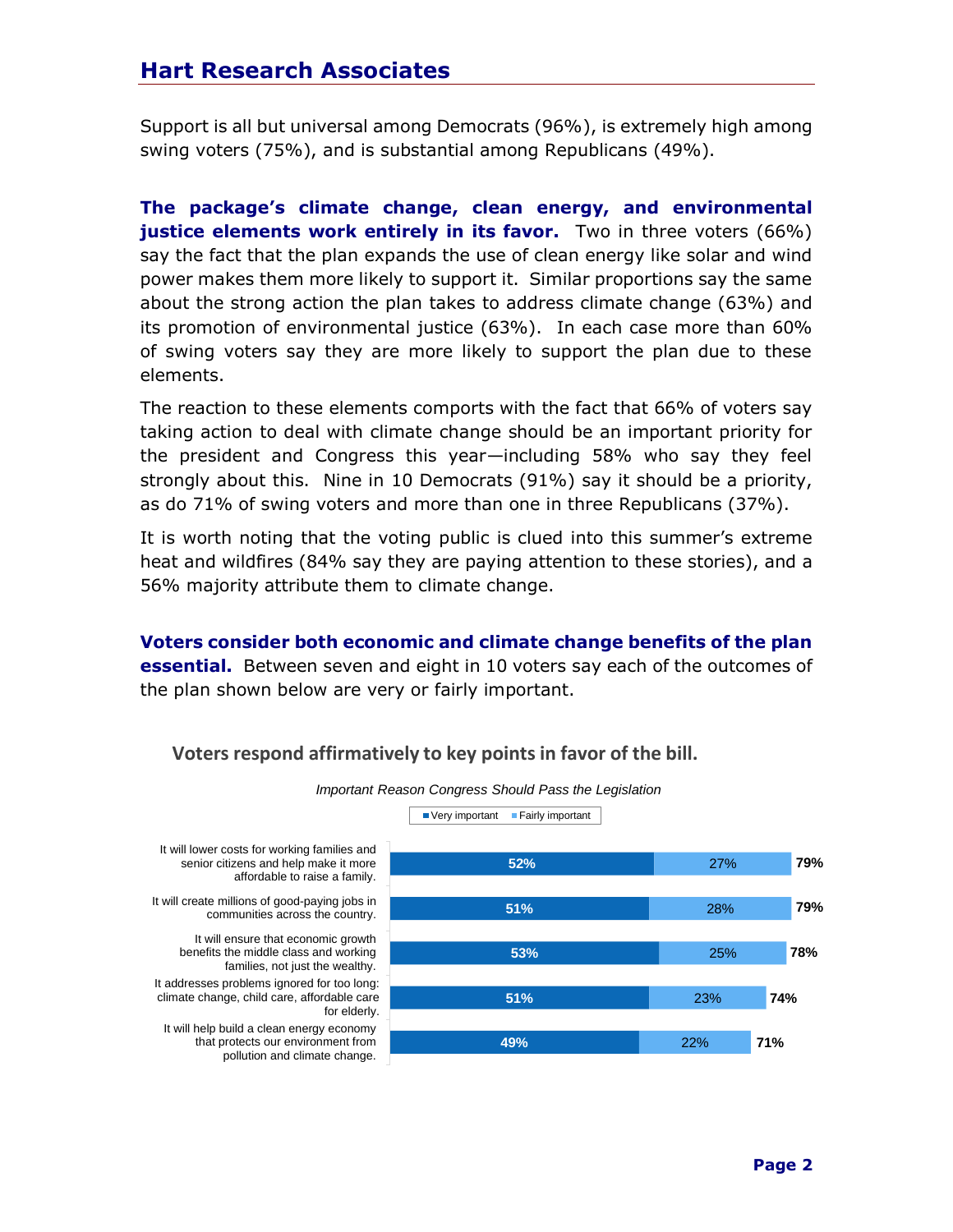When asked which of these outcomes are *most* important, Democrats gravitate toward addressing long-standing problems such as climate change and child care. Swing voters are equally likely to choose addressing problems, lowering costs for working families, and economic growth for the middle class.

**We can win debates about the Build Back Better plan's cost, effect on inflation, and other unfounded attacks.** In each instance, the poll finds highly compelling responses to these criticisms:

*CRITICISM: Government spending was through the roof over the past year and the federal deficit is at an all-time high. This \$3.5 trillion legislation would come on top of the nearly \$2 trillion spending bill that Congress already passed and a trillion-dollar infrastructure package. Eventually regular people's taxes will be increased in order to pay for all of this*. – **41% say this is more convincing.**

*RESPONSE: This legislation would be paid for by making sure the wealthy and multi-national corporations pay their fair share. If you earn less than \$400,000 per year, you will not pay a penny more in taxes, and many people's taxes will actually go down. These investments will grow the economy, create jobs, and help us tackle climate change. Top economists agree that the long-term benefits will far surpass the costs of the investments.* – **59% say this is more convincing.**

 $\mathcal{L}_\text{max}$  and  $\mathcal{L}_\text{max}$  and  $\mathcal{L}_\text{max}$  and  $\mathcal{L}_\text{max}$  and  $\mathcal{L}_\text{max}$ 

 $\mathcal{L}_\text{max}$  and  $\mathcal{L}_\text{max}$  and  $\mathcal{L}_\text{max}$  and  $\mathcal{L}_\text{max}$  and  $\mathcal{L}_\text{max}$ 

*CRITICISM: This legislation will hit the American people right in their wallets at a time when people are still struggling to recover financially from the pandemic. Gas prices are already spiking and now Democrats are proposing job-killing cuts to the oil and gas industry, raising our prices even more. By spending all this money, this bill will fuel inflation and drive up the cost of everyday things because it will cost manufacturers more to make things.* **– 45% say this is more convincing.**

*RESPONSE: This legislation is about creating jobs and lowering costs for working families. It will make things more affordable for the middle class and working families, whether by lowering electricity bills, saving people money at the gas pump, reducing the price of prescription drugs, or lowering the cost of child care and home care for seniors. Families with children will have more money in their pockets because of the child tax credit.* **– 55% say this is more convincing**

*CRITICISM: This legislation will spend trillions of dollars on radical environmentalism like the Green New Deal that will drive up utility bills and force up costs on everyday things.* – **34% say this is more convincing**

*RESPONSE: This legislation will help lower the cost of living for working families by reducing health insurance premiums, reducing the cost of prescription drugs, reducing the cost of child and elder care. The environmental investments will reduce utility bills by moving the country to lower-cost clean energy, while creating the next generation of good-paying jobs.* **– 66% say this is more convincing**

In each case, swing voters side with the "response" statement as handily as voters overall do.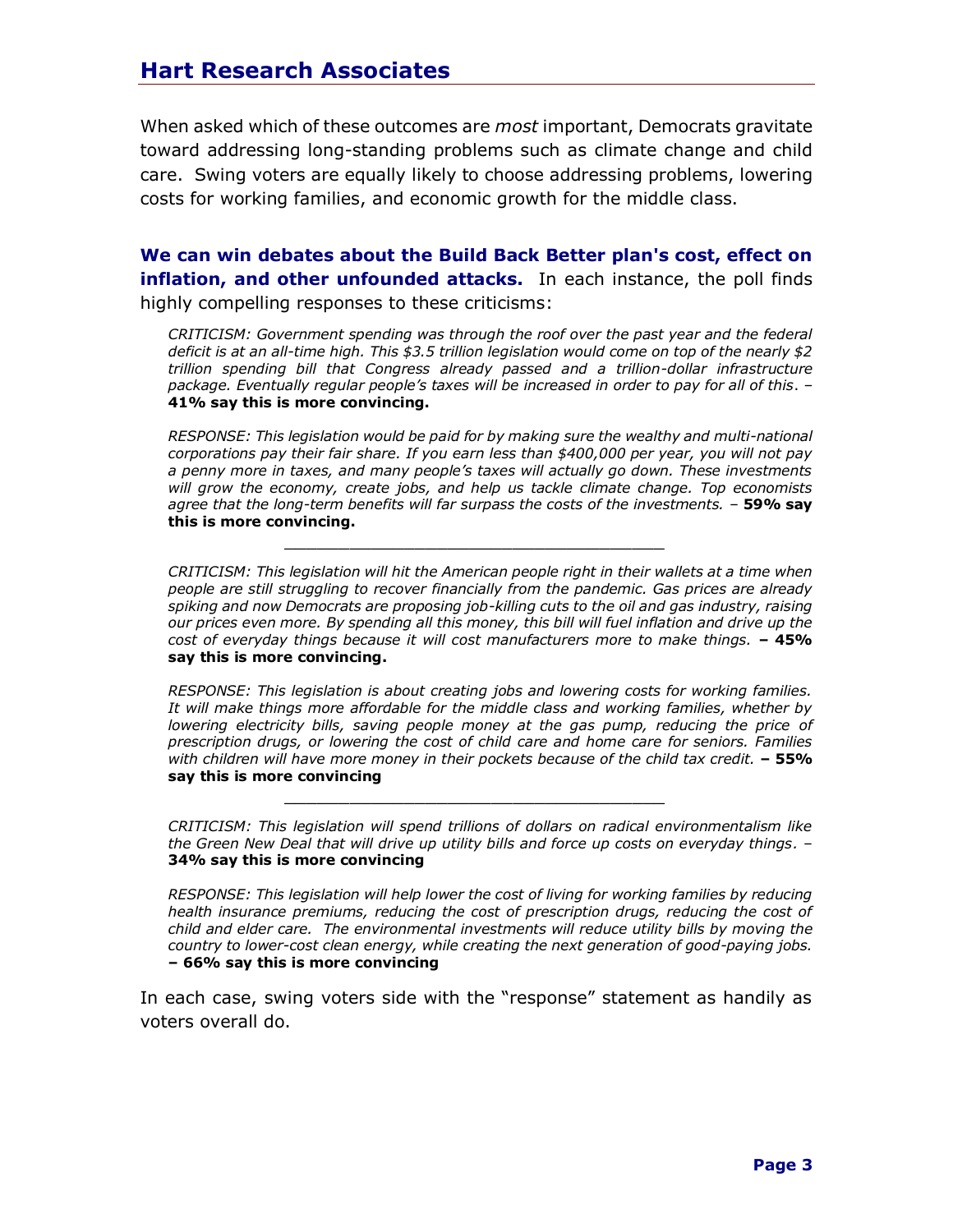## **Hart Research Associates**

**THE BOTTOM LINE:** Momentum for passing this legislation is fully on our side, with the Democratic base highly energized by, and swing voters very enthusiastic about, this plan's focus on addressing climate change and helping working families. Our messaging should center on these favorable outcomes, while emphasizing that the vast majority of Americans will pay nothing additional in taxes to see these benefits come to fruition.